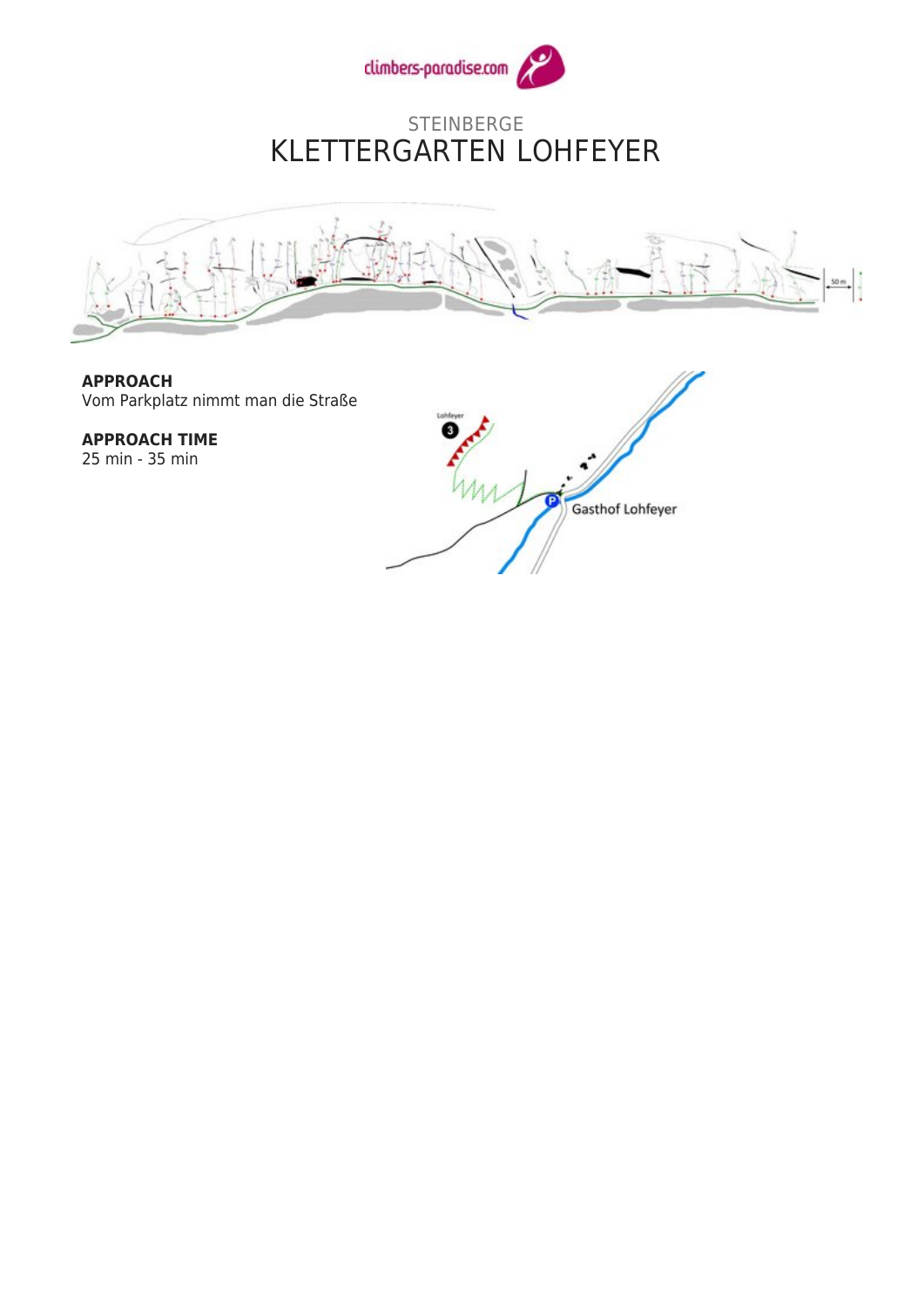# KLETTERGARTEN LOHFEYER, SEKTOR A



| Nr.            | <b>Name</b>              | Grad   | Länge           |
|----------------|--------------------------|--------|-----------------|
| $\mathbf{1}$   | Max                      | $6c +$ | 10 <sub>m</sub> |
| $\overline{2}$ | Moritz                   | 6a     | 10 <sub>m</sub> |
| 3              | Made in Germany          | 7b     | 12 <sub>m</sub> |
| 4              | Z-Riss                   | 5a     | 10 <sub>m</sub> |
| 5              | Goliath                  | $7c+$  | 25 <sub>m</sub> |
| 6              | Zipfelmützenpflicht      | 6a     | 10 <sub>m</sub> |
| 7              | Streberarsch             | $7a+$  | 10 <sub>m</sub> |
| 8              | Karies                   | 6b     | 10 <sub>m</sub> |
| 9              | <b>Chicken McNuggets</b> | $6b+$  | 15 <sub>m</sub> |
| 10             | <b>Bulimie</b>           | 8a     | 25 <sub>m</sub> |
| 11             | Anabolika                | 7a     | 15 <sub>m</sub> |
| 12             | Mr. Universum            | $7c+$  | 25 m            |
| 13             | Parabolika               | 7a     | 15 <sub>m</sub> |
| 14             | Ocean's Drive            | $7c+$  | 25 <sub>m</sub> |
| 15             | Der Gerät                | 8a     | 25 <sub>m</sub> |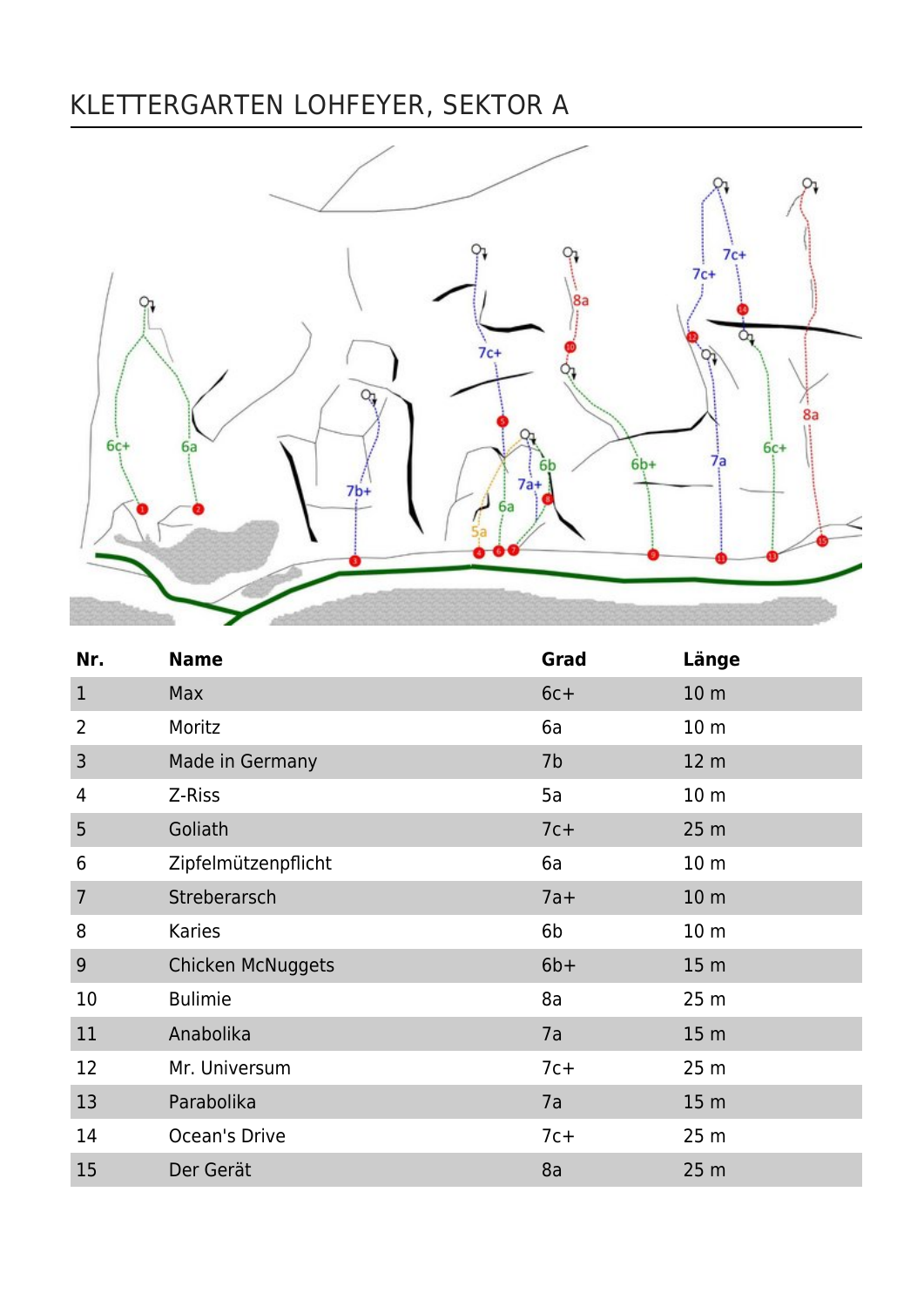### KLETTERGARTEN LOHFEYER, SEKTOR B



| Nr. | <b>Name</b>         | Grad  | Länge           |
|-----|---------------------|-------|-----------------|
| 16  | Dopingsünde         | 7b    | 20 <sub>m</sub> |
| 17  | Unverhofft          | $7c+$ | 20 <sub>m</sub> |
| 18  | Der Hammer          | 7c    | 20 <sub>m</sub> |
| 19  | Rissverschneidung   | 6b    | 20 <sub>m</sub> |
| 20  | Das Tier            | $7c+$ | 6 <sub>m</sub>  |
| 21  | Wotan               | 8b    | 10 <sub>m</sub> |
| 22  | Projekt             |       | 6 <sub>m</sub>  |
| 23  | Giftlerbubm         | $6c+$ | 20 <sub>m</sub> |
| 23  | Tralala             | $8a+$ | 20 <sub>m</sub> |
| 24  | Short, fat and ugly | 8a    | 20 <sub>m</sub> |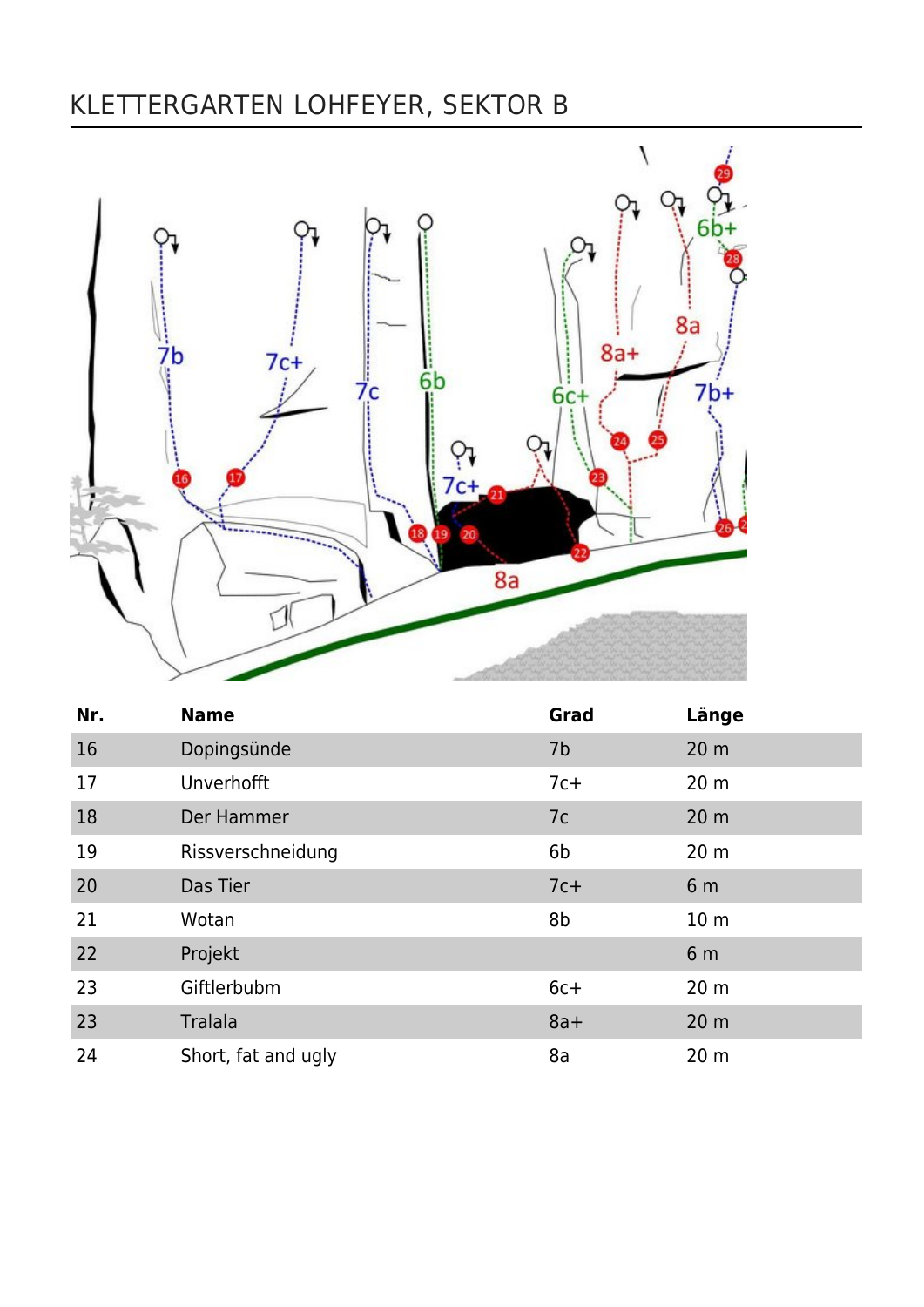### KLETTERGARTEN LOHFEYER, SEKTOR C

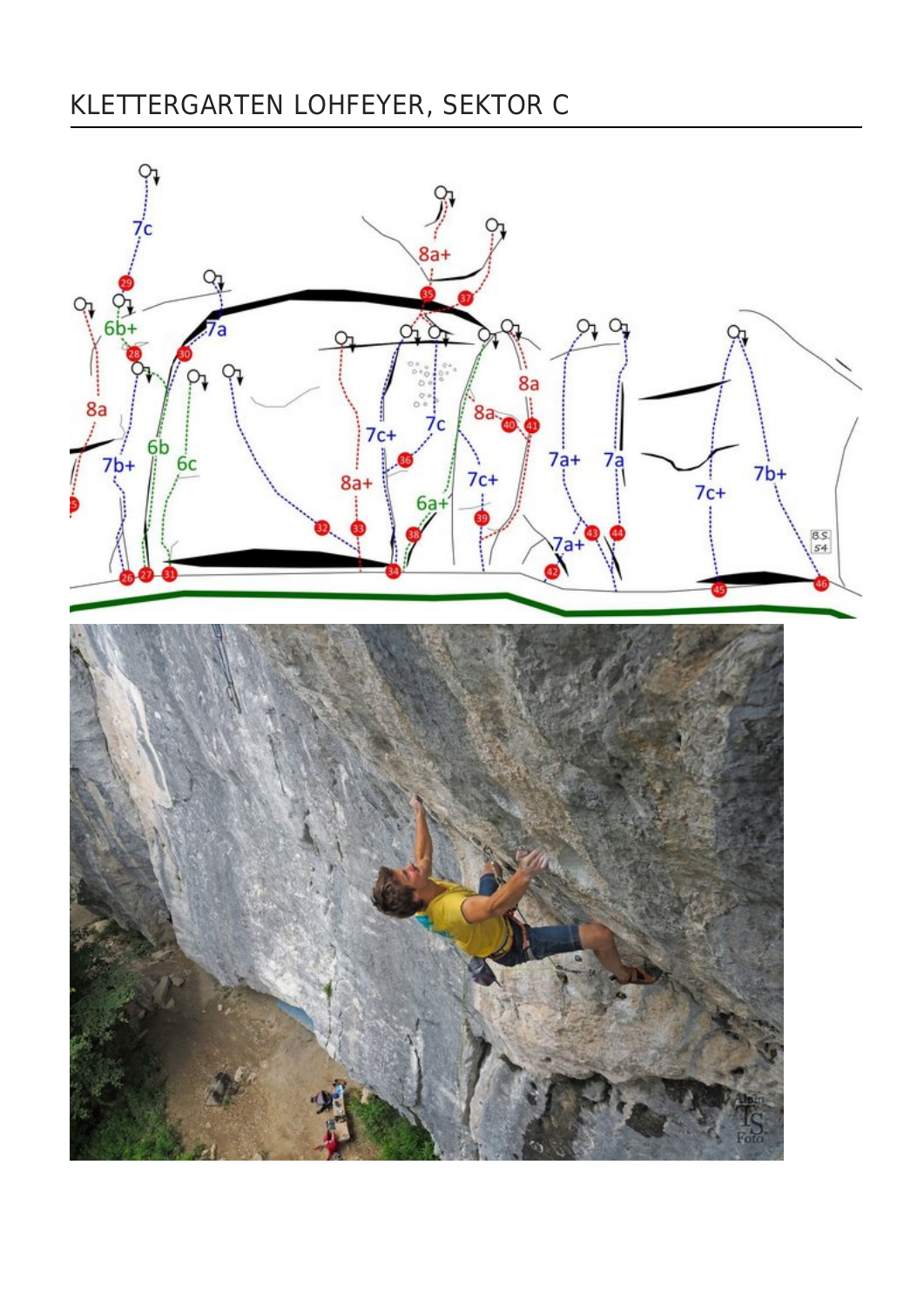

| Nr.    | <b>Name</b>              | Grad   | Länge           |
|--------|--------------------------|--------|-----------------|
| $6c +$ | Geistiges Nockerbazl     | $6c +$ | 15 <sub>m</sub> |
| 26     | Flambierter Pfaffenarsch | $7b+$  | 15 <sub>m</sub> |
| 27     | Klemmfut                 | 6b     | 15 <sub>m</sub> |
| 28     | Klemmfut Verlängerung    | $6b+$  | 20 m            |
| 29     | Leoganger Passionsspiele | 7c     | 35 m            |
| 30     | Sterntaler               | 7a     | 20 <sub>m</sub> |
| 32     | Unbekannt                |        | 20 <sub>m</sub> |
| 33     | Highlander               | $8a+$  | 15 <sub>m</sub> |
| 34     | Dominas Peitsche         | $7c+$  | 15 <sub>m</sub> |
| 35     | Captain Dauerpower       | $8a+$  | 25 <sub>m</sub> |
| 36     | <b>Captain Power</b>     | 7c     | 15 <sub>m</sub> |
| 37     | Projekt                  |        | 20 m            |
| 38     | Dreckschleuder           | $6a+$  | 15 <sub>m</sub> |
| 39     | Dildo Avenue             | $7c+$  | 15 <sub>m</sub> |
| 40     | <b>Yellow Dildo</b>      | 8a     | 15 <sub>m</sub> |
| 41     | Yellobomb                | 8a     | 15 <sub>m</sub> |
| 42     | Egyp direkt              | $7a+$  | 15 <sub>m</sub> |
| 43     | Egyp                     | $7a+$  | 15 <sub>m</sub> |
| 44     | Hägar der Schreckliche   | 7a     | 15 <sub>m</sub> |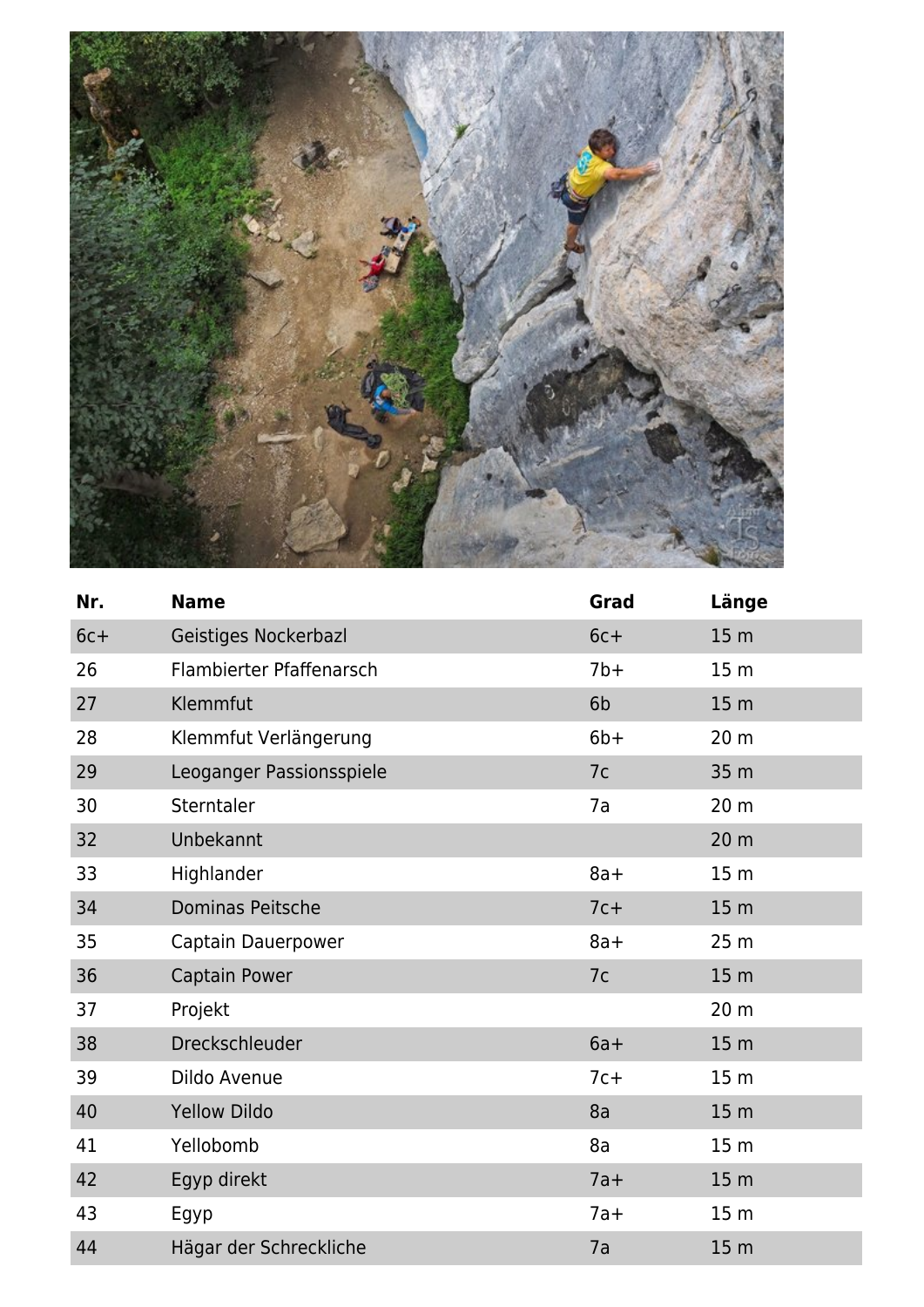| -45 | Slowhand | $\sim$<br>,,,                  |
|-----|----------|--------------------------------|
| 46  | <u>.</u> | 5 <sub>m</sub><br>41 L L<br>-- |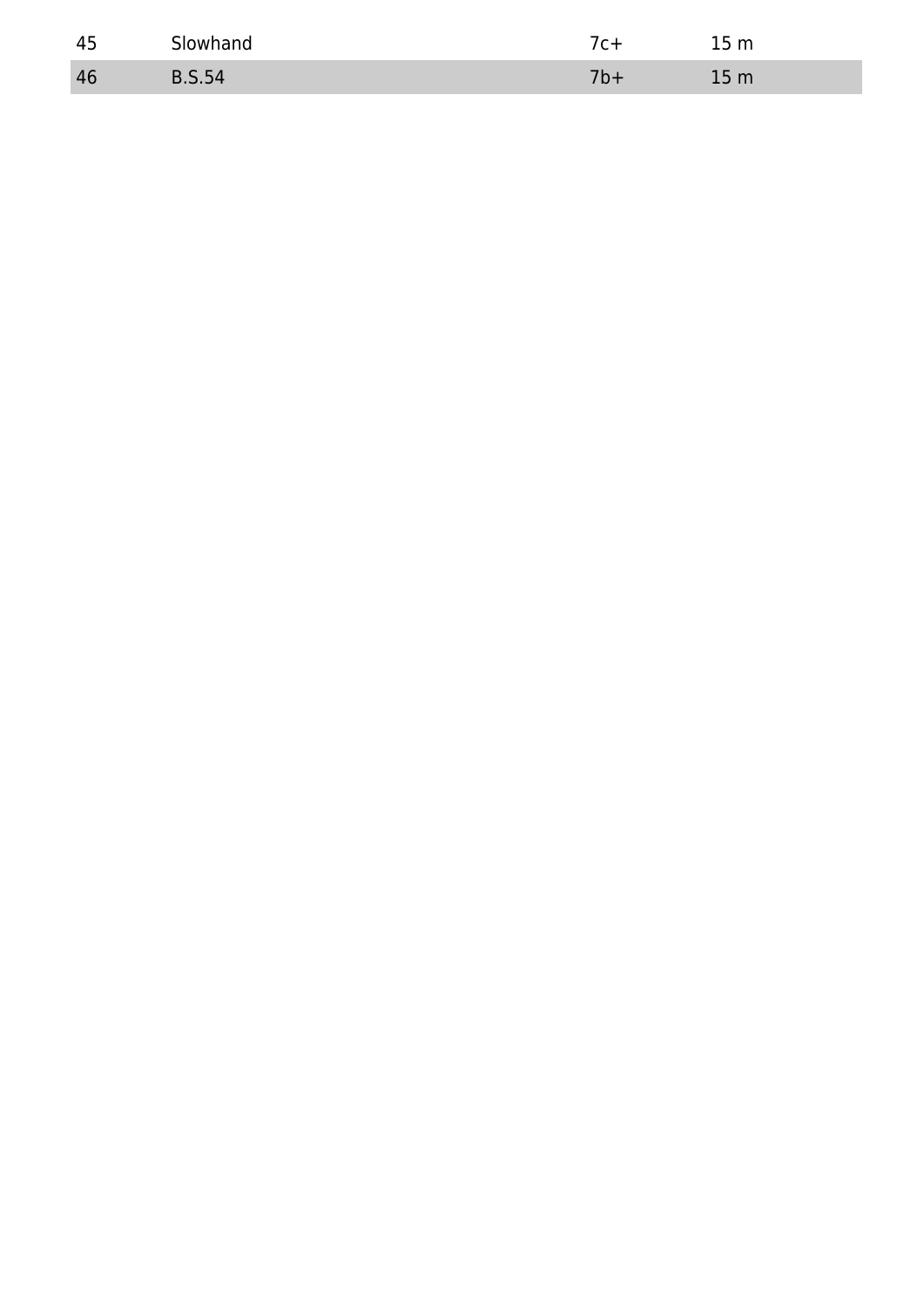### KLETTERGARTEN LOHFEYER, SEKTOR D



| Nr. | <b>Name</b>         | Grad  | Länge           |
|-----|---------------------|-------|-----------------|
| 16  | Dopingsünde         | 7b    | 20 <sub>m</sub> |
| 17  | Unverhofft          | $7c+$ | 20 <sub>m</sub> |
| 18  | Der Hammer          | 7c    | 20 <sub>m</sub> |
| 19  | Rissverschneidung   | 6b    | 20 <sub>m</sub> |
| 20  | Das Tier            | $7c+$ | 6 <sub>m</sub>  |
| 21  | Wotan               | 8b    | 10 <sub>m</sub> |
| 22  | Projekt             |       | 6 <sub>m</sub>  |
| 23  | Giftlerbubm         | $6c+$ | 20 <sub>m</sub> |
| 23  | Tralala             | $8a+$ | 20 <sub>m</sub> |
| 24  | Short, fat and ugly | 8a    | 20 <sub>m</sub> |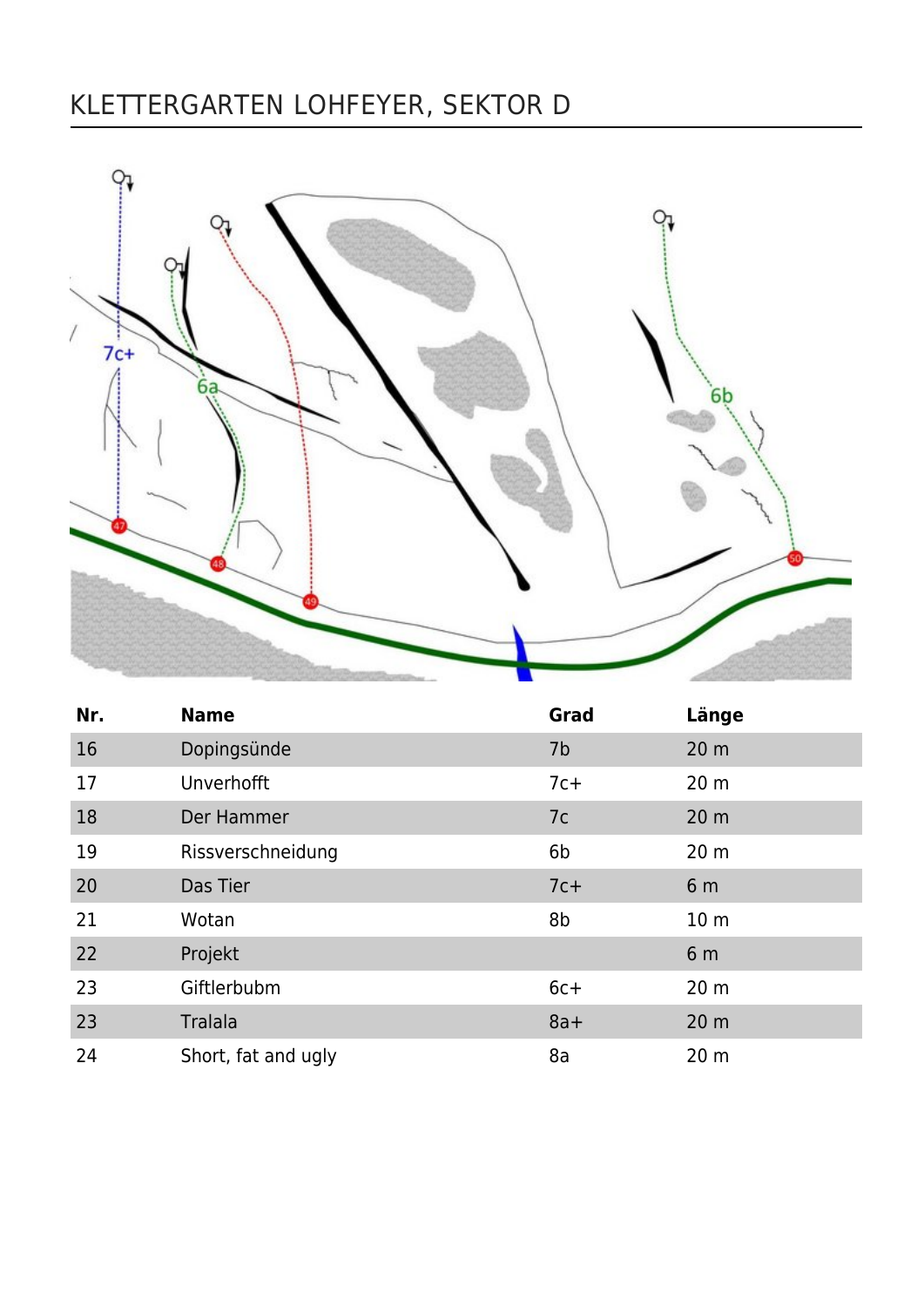## KLETTERGARTEN LOHFEYER, SEKTOR E



| Nr. | <b>Name</b>          | Grad           | Länge           |
|-----|----------------------|----------------|-----------------|
| 51  | Teletubbies          | 6 <sub>b</sub> | 15 <sub>m</sub> |
| 52  | Unbekannt            | 7a             | 18 <sub>m</sub> |
| 53  | Projekt              |                | 18 m            |
| 54  | <b>Tortilla Flat</b> | 6b             | 15 <sub>m</sub> |
| 55  | Zorro                | $7b+$          | 12 <sub>m</sub> |
| 56  | Nachtscherbm         | 6a             | 12 <sub>m</sub> |
| 57  | Du tac au tac        | 7c             | 15 <sub>m</sub> |
| 58  | Peu a peu            | $8a+$          | 15 <sub>m</sub> |
| 59  | <b>Alter Knacker</b> | $7a+$          | 8 <sub>m</sub>  |
| 60  | Lapalie              | $6b+$          | 8 m             |
| 61  | Schwächling          | 7c             | 12 <sub>m</sub> |